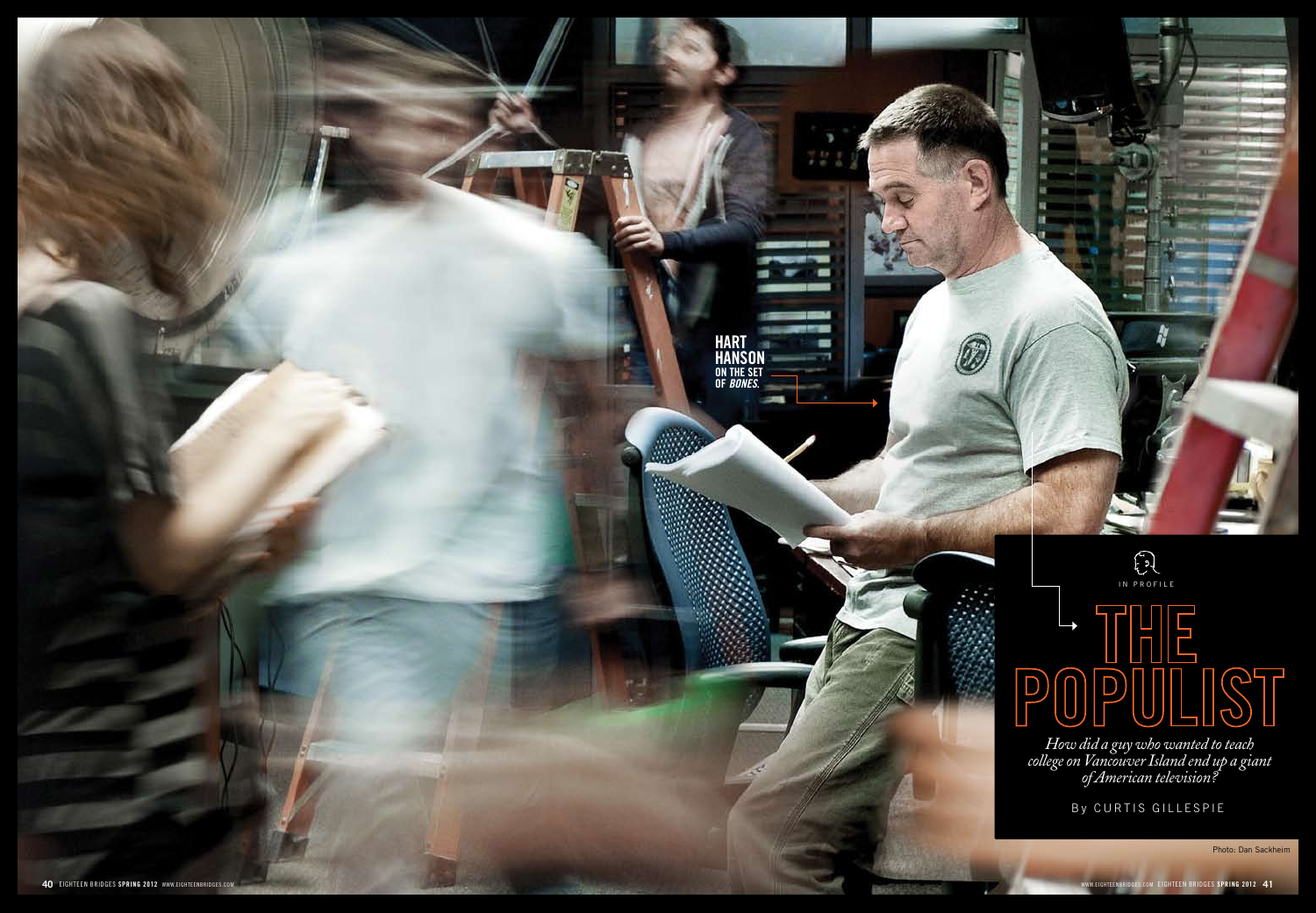#### **The fifty orso buildingsonthe sprawling**

Fox Studio lot in Beverly Hills, California, take three primary shapes: the sleek glass and steel of the executive offices in the southeast corner, the giant airport hangarlike sound stages in the middle, and the low-slung two-storey apartment-style production offices along the west edge of the lot. Strolling through this environment is an exercise in compulsory humility. Were you to ever feel insecure about how much money you make, how good-looking you are, or how much clout you have, you would be well-advised to meander elsewhere. Funky and purposeful technical people criss-cross the avenues and grassy areas. Tall executives in gorgeous shoes and designer labels strut about exhibiting their minxy locks, toned flesh and flawless teeth (as do their female counterparts). Creativelooking types—writers probably, though they could also be gardeners—loll around dressed in carefully rumpled clothing. Phalanxes of studly, stubbly assistants wear designer jeans and tight T-shirts. Even the aging Ecuadorean waiter at the cafeteria exudes the class and rectitude of a Spanish James Mason. We haven't even come to the stars. Being gifted the sight of Sofia Vergara, in heels and a tight skirt, mounting the short staircase to the *Modern Family* sound stage is to abruptly have one's inner Neanderthal made flesh. Your flesh.

Amidst this live catwalk of the rich, hip, and gorgeous, there is one person who appears oblivious to it all. He isn't gorgeous, doesn't signal wealth and can't be bothered to even learn what passes for hip. He is neither tall nor short. He wears plain glasses that are frequently askew. It is possible he's modestly hiding rippling abs under a wrinkled and baggy T-shirt—a T-shirt that looks suspiciously like the one he wore the day before—but the available physical evidence suggests otherwise. And Temperance "Bones" Brennan, the main character of the popular Fox show *Bones*, wouldn't need to deploy even the most basic of her forensic skills to conclude that the man either cuts his own hair or pays someone else to create the effect.

Yet when this same man stops to chat, people stop to listen. When this man approaches the cafeteria door, the maitre'd does not direct him to the change room to don a busboy's uniform, but instead sweeps the door open and greets him

obsequiously. When this man steps into the kitchen of the production office, people do not presume that he is delivering fruit and pastries, but instead try to secure even a second's conversation. Why do they do these things?

The obvious answer would be because this man is Hart Hanson, one of television's most influential and successful creative minds, the Canadian creator of the longrunning TV hit, *Bones* (a comedic crime procedural about a brainy female forensic anthropologist and an all-action male FBI agent), and its popular spinoff, *The Finder* (a frothy *crimedy* about a decorated but lovably damaged Iraq war veteran who can find anything anywhere). But the real reason people do these things, the reason why people appear to be drawn to Hanson and treat him more like a friend than a power player, more one of the guys than *the* guy, might just be because there are days, many days, when Hanson still can't quite believe it himself. He laughs often and uniquely, a laugh so infectious it should come with an antidote, and he's just as likely to stop and talk for ten minutes to the guy who really *is* delivering the fruit and pastries as he is to the network executive wanting to discuss a sixty-five million dollar season order. People pay attention to Hart Hanson because he's a powerful show runner, but people fuss over him because he himself can't understand what the fuss is all about, although if you follow the entertainment news, you will know that due to recent events there almost wasn't a Hart Hanson to fuss over at all.

On January 3, at approximately nine a.m., the fifty-four-year-old Hanson was riding his motorcycle south along the Pacific Coast Highway between his home in Malibu and the Fox lot. He was in the fast lane, heading inland onto Highway 10 doing sixty miles an hour, when the pickup truck he was following suddenly jammed on its brakes and swerved wildly to the right to avert a car stopped on the left side of the freeway. Hanson had no escape path. The bike went under the car and he went over it, cartwheeling down the pavement like a gymnast on acid. He dislocated both hips and a shoulder, and broke his left ankle. Labelling it a close call is akin to observing that Charlie Sheen likes the occasional night out; Hanson knows it was a brush with death.

Though he is not the brooding, philosophical type, Hanson enjoys those rare moments when he gets some downtime to think or write or read; he got a lot of those moments sitting in the hospital recovering. As he did so, many in the world of popular entertainment were wondering a few things about Hanson and his creative arc. First, how long will the incredibly popular *Bones* run (it was recently renewed for an eighth season), and, more to the point, how long might Hanson choose to remain at its helm? Second, how successful could the *Bones* spinoff, *The Finder*, ultimately become? (As recently as early April, no decision had been made on renewing it for a second season.)

Third, and perhaps most importantly, there is the question of what Hanson who is certainly one of the most successful Canadians in the history of television; to date Fox has supplied him with nearly half a billion dollars to create his shows might do next, regardless. Yes, he might keep doing *Bones*. Sure, he could keep doing *The Finder*. He could even, and might even, do both while also developing new network shows. Or, more tantalizingly, he could turn all or part of his creativity towards the darker, edgier world of cable, a move he acknowledges would satisfy part of his storytelling brain.

"Hart happens to be on network now," his good friend, the SCTV alum Dave Thomas told me one bright morning in late January, as we sat outside at a Malibu coffee shop. "But Hart is an artist. He'll be on cable one day. The most exciting part of watching him as a friend is wondering what he's going to do next."

I asked Hanson, the next day, if he cared to share his thoughts about his future. "I'm a network asset," he told me. "The network owns whatever I produce right now, so it's kind of a non-issue."

When, I asked, did this state—his personal "overall" deal at Twentieth Century Fox, that is—expire?

"I don't necessarily think of it that way," he replied. "Partially because I really like the actors I'm working with. We've created these shows together." He sat back in his chair. "But since you're asking, my deal is up in June."

# **Hart Hanson's office, in Building 1 on THE**

far northwest corner of the Fox lot, is a spacious, low-slung room with brown

carpet, a large desk, and some punchedup couches and chairs. Hanson can usually be found behind his desk, strumming his fingers either on the desk top or lightly over one of the many guitars he keeps behind his desk, as he chats with, primarily, one or all of three people: his executive assistant, Nick Larsen; his manager of creative affairs, Josh Levy; or Stephen Nathan, the executive producer and head writer of *Bones*, and Hanson's longtime friend and collaborator.

If any of these three are in Hanson's office, particularly Nathan (who owns an air of wearied experience so profound you sense that even the appearance of the Devil before him would elicit nothing but a shrug and a "meh"), business may ensue, but it will be preceded, interrupted, and postscripted by stories, jokes, anecdotes, gossip, and expletive-laden debriefings of disparate events. In one such meeting between Nathan and Hanson, ostensibly to talk about how to overcome a plot glitch in one of the final *Bones* episodes of the season, Nathan (a showbiz vet who launched his career by originating the role of Jesus in the musical *Godspell* off-Broadway in 1971), first offered up donuts baked by his chef daughter, and then launched into the protracted, highly physical telling of a joke he'd heard from Carl Reiner the night before, about two elderly Jewish gentlemen sitting on a park bench, one of whom keeps trying mightily, and failing, time after time after time, to simply get up, all of which caused Hanson no end of merriment. The punch line ("What's the rush?") was funny, but wasn't nearly as funny as Nathan's performance of the joke. Upon the conclusion of the joke, the two discussed an episode plot point for approximately fourteen seconds before Nathan stood up, a radical action that seemed to spark in Hanson a note of tender concern for his friend.

"…Is this a pajama bottom day, Stephen?" Hanson turned to me to explain. "On tough writing days, when he's just got to knuckle down and break a story, Stephen has been known to put on his pajama bottoms. It's the only way he can work sometimes."

Nathan shrugged. "It's not at that point yet."

# **STRAYS**

Dogs of the world, anonymous wanderers, moral conundrums, I find them by the road, scavenging milk cartons thrown from the bus: feist pups galled with mange, old hounds, blind and lame, at the end of their utility.

Such I once whispered secrets to and begged to keep and was commanded to lead into the woods to execute and bury. And my father was not a bad man. And Saint John Perse wrote, "I had a horse. Who was he?"

Do animals have souls? My favorite channels the spirit of Veronica Franco. Veronica Franco or Marie Duplessis. She is orange, small, and elegant, a golden-lab beagle mix— I do not know why she comes to me. I do not feed her and she is not my dog.

*– Rodney Jones*

"That's a relief," said Hanson. Nathan departed. Later that day, I came across him in Building 1—he still had his pants on.

## **It remains undetermined if gypsy blood**

courses through the Hanson line, but it would hardly come as a surprise to find it so. Given the famed impermanence of the Los Angeles lifestyle, it's surprising to learn that his time in L.A. has by some considerable measure been the most stable period of Hanson's life, at least in terms of physical movement. Hanson was born in 1957, just outside San Francisco, to a Canadian mother (who passed away two years ago) and an American father. They were about to return to Victoria, British Columbia, but decided to wait a few days, given Hanson's imminent arrival.

Hanson's father worked as a travelling salesman most of his life, and the family (Hanson is the oldest of five children) moved frequently, living in Victoria,

Vancouver, Kamloops, Calgary, Winnipeg, and Toronto. The family history is equally all over the map, and it's no accident Hanson grew up to be a storyteller. His father, for instance, was such a fine track athlete in his day that Hanson's grandmother used to claim her son's high school had once won the state track championship, even though her son, Hanson's father, was the only person on the team. Hanson assumed this was family hyperbole until many years later when he happened to see some old newspaper clippings from the Potlatch, Idaho daily, which noted that Hanson *pére* had indeed won every single event at the state championships. "Except the relay," deadpanned Hanson in the retelling.

Hanson's mother also had a sense of the fantastic about her. The first time she visited him after his move to L.A., she was standing on the Fox lot with him, taking it all in, marvelling out loud at the magic and strangeness of it all. "Well, mom," said Hanson, "what do you think?"

"I guess everybody has to try this once," she said. "I did it when I was here in L.A. working as a chorus girl dancer."

"You WHAT?!"

She looked back at him, all 4'11'' of her utterly nonplussed. "Sure, I was a dancer, a chorus girl, and I lived in Wittier, and I always took the bus up here to this studio and the other studios."

"Those are just a few of the stories about my family that I thought couldn't be true," said Hanson, as we spoke on his sunny patio high above Malibu beach. "Only thing was, they were."

## **Post-production Suite 12 atthe Sony lot**

calls to mind the sort of movie theatre a wealthy cinephile might place in the basement of his or her mansion; a large screen runs the show in loops up front, much as an ordinary cinema might, but at each of the room's three tiers are banks of computers and screens and keyboards and motherboards, each manned by a sound expert of some variety. It is the job of the seven people in the room to ensure there are no glitches in the show and that the music and sound effects match onscreen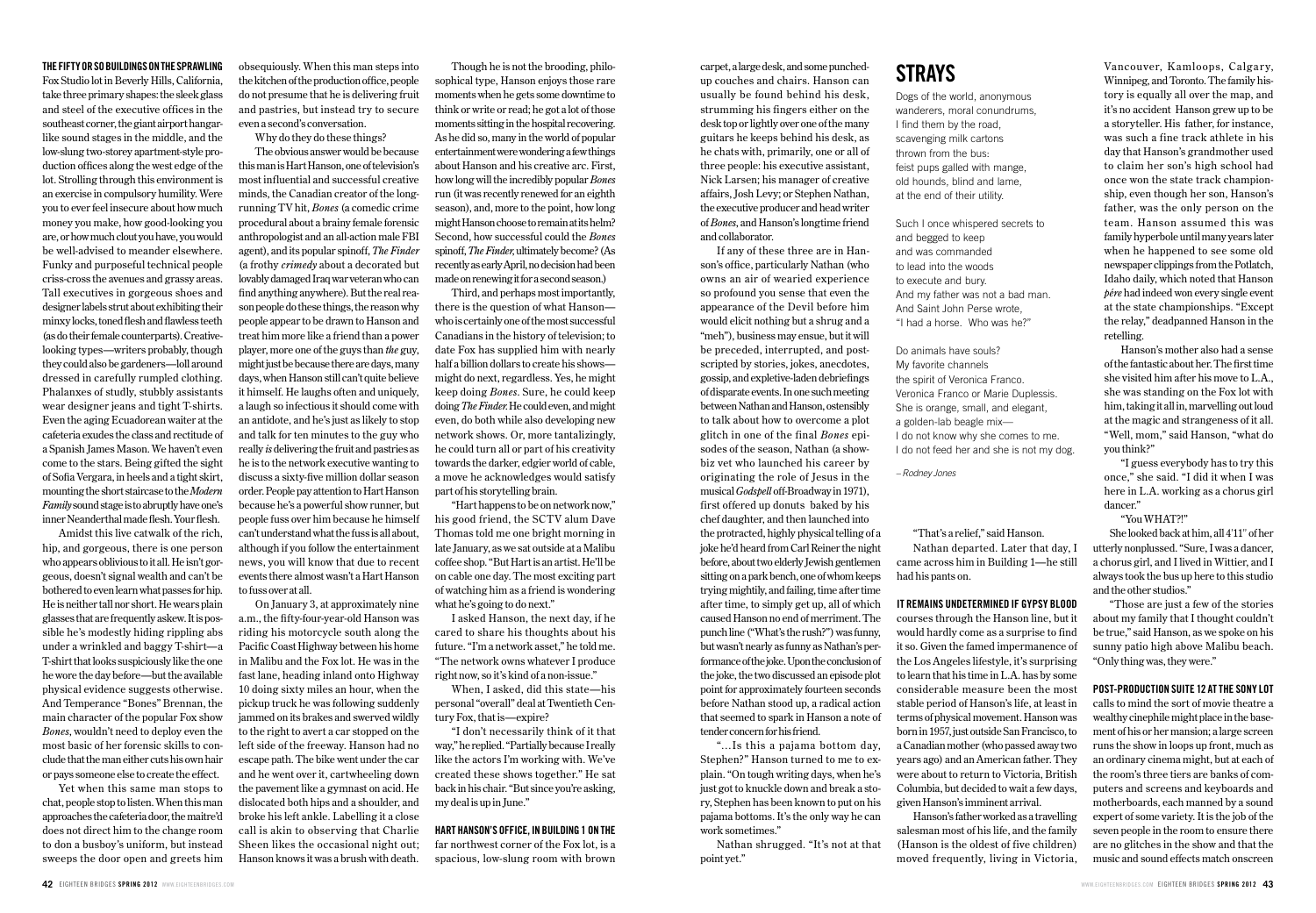events. "I'm in awe every day of every one of these people," Hanson told me later. "Of everyone. The stars, the directors, the technicians. Not a day goes by where I'm not in a meeting or sitting in some room and it hits me that I'm the least intelligent guy in the room."

Dan Sackheim, the director of the episode, sat munching grapes while offering suggestions and self-mocking criticisms. After each run-through of an act in the show, the technicians would stop and solicit feedback. A sample:

Sackheim: "Hart? What about you, anything from that segment?"

Hanson: "Yeah, at 18:15, that moment where Walter unlocks his underground vault. When he unlocks it and pulls it up, there needs to be a different sound. It's too light. Too…I don't know what I mean. What do I mean?" Here Hanson looked to Sackheim and various technicians in turn. "There's a sound. I can't describe it. It should be more a clicky sound, like clangy tumblers turning in a giant safe or something. That sound. You know that sound? Anybody know what I'm talking about? I don't even know what I'm talking about! Somebody, help me. Please. The longer you let me keep talking, the more I'm going to prove I shouldn't be running this show!"

Technician: "I think I know what you mean." Knobs were twirled, buttons were pushed, and in under a minute the loop was replayed; this time the vault door, which sat like a manhole cover on a road, unlocked and was lifted to the sound of crisply metallic spring-loaded sequential unlocking noises. It was a radically different sound to the previous one, and gave opening the vault a deeper and somehow more playfully mysterious overtone.

Hanson: "Magical!" To Sackheim: "How come you didn't suggest that? Why do we keep you around here anyway?"

Sackheim, laconically munching another grape: "I've often wondered that myself."

Hanson: "We keep you here so that somebody smart can run the show when they fire me."

Sackheim: "That'd be a mixed blessing."

Hanson: "You're my hero." Sackheim: "I accept that." The next day, I spoke with Bruce Margolis, the executive in charge of production at Twentieth Century Fox. Margolis puts Hanson "in the same league, on the same pedestal," as Howard Gordon, the famous show runner of *24*, who is currently receiving accolades for his new conspiracy drama, *Homeland*. "I give Hart sixty million dollars a year and he's never let me down."

I asked Margolis to account for Hanson's apparent popularity amongst the dizzyingly diverse strata of people he necessarily has to interact with whilst extracting maximum performance from them all. "Easy," said Margolis. "He's successful. He's efficient. He's accessible. He holds a point of view. He's a model show runner. There isn't anything to not like."

"He's a normal guy," Emily Deschanel, the co-star of *Bones*, told me the next day, when I spoke with her in her trailer between scenes. "He drives around in a car with no doors! He's still the same guy as when I met him seven years ago when I auditioned for *Bones*. I've seen new layers of him unfold, but his success has not changed him at all to the core. He's kind of goofy. The guy is just real, and in this town that's very, very rare."

The trouble with the picture being created by these friends, collaborators, executives and stars, of course, is that it can't be complete, since it would be humanly impossible for anyone to achieve so much while alienating so few. Where, I wondered, as I criss-crossed the Hollywood landscape researching Hanson, was the coke, the hookers, the doublecrossings, the spurned starlets, the financial malfeasance, the backstabbing, the alcoholism? Anything? An OxyContin addiction? A weakness for the ponies? A diet low in fibre? Anyone? Anything??

"I heard he kicked a squirrel once," Emily Deschanel told me, her voice lowering a shade. "But I didn't actually see it." Confirming this with Hanson in lieu of alerting the SPCA, he told me that he was merely testing the hypothesis he'd understood growing up in Ontario — and which he shared with Stephen Nathan as they walked on the lot outside the squirrelfriendly Building 1— that it was impossible to kick a squirrel due to their lightingquick reflexes. The hypothesis failed at the test stage; shoe met squirrel. "Either the theory is a complete falsehood," Hanson told me, "or California squirrels aren't as spry as Ontario squirrels." The squirrel in question appeared to suffer no lasting damage; upon landing, it resumed the chestnut hunt it had been carrying out on the other side of the lawn.

I finally asked Hanson himself how he'd managed to achieve his current status without making any enemies, or, even more incredibly, while managing to have people actually seem to like him. Surely it couldn't be legitimate? Where was his dark side?

"I have one," he finally confided, as we sat in his office near the end of a long day on set. "I swear a lot at people, especially the suits. A lot."

*Anger management issues*, I wrote in my notebook.

"The only thing is, I wait till I'm alone in the car. Then I really let loose at people. It's even better when it's just me inside my bike helmet. Then it's like it really is inside my own head."

Of course, there is always the conspiratorial brand of black humour he shares with Stephen Nathan; together, they bleed off a lot of the pressure that would otherwise get sprayed over other people. During the third season of *Bones*, Hanson was in Nathan's office when they happened to take a call from an executive Hanson declined to name. Hanson put the executive on speaker phone as they tried to decipher what the suit was saying; something to do with the tone of a show. "The point is," said Hanson, "Stephen and I were making faces, shaking our heads, doing everything we could to not swear or laugh, so that we could, you know, keep our jobs."

Near the end of the conversation, the suit made a suggestion Hanson strenuously objected to, but which hierarchy and diplomacy compelled him to respond to with: "Okay…that's an interesting suggestion…I guess we could always consider that." However, as he'd uttered these words, he'd stood up, extracted his penis from his trousers and begun to whap it against the phone, against the cradled handset, against the number buttons. Nathan did all he could to contain his laughter until the call ended a few seconds later, at which point he and Hanson laughed so hard their stomachs hurt and tears formed. But then, as if



# **CAN**-ICONS

# **The BEAVER**

The DHC-2 Beaver bush plane is often credited with opening up the Canadian North. It was manufactured by de Havilland Canada in Downsview, Ontario, between 1947 and 1967, yet it remains a common sight throughout the country due to its rare abilities. It's easily recognized by its very loud "Wasp Jr" engine.

Beavers have been called the workhorses of the North. Still used as air taxis between small communities and hunting and fishing lodges, they're also used to ship heavy freight, and were even designed to carry external loads (such as canoes or household furniture strapped to the outside).

At the end of World War II, de Havilland Canada decided to design a rugged plane suited to the extremes of the North. They asked bush pilots across the country what they needed and the answer was lots of power, combined with STOL (Short Take-Off and Landing) performance and a design that could be fitted with skis or floats. Other suggestions included doors wide enough to accommodate forty-five gallon drums, located on both sides to facilitate loading no matter how the pilot tied up to a dock.

All de Havilland Canada aircraft were named after animals at the time; after some debate, it was decided the new bush plane was much like the hardworking beaver.

Hollywood's Harrison Ford flies his own Beaver and sings its praises.

*– Clive Holden*

governed by a switch, Nathan stopped laughing, his face suddenly an ashen mask. He stopped laughing because he remembered they were seated in his office. And that that was his phone.

## **By the time Hanson was ready to attend**

university, he was hearing the call of Vancouver Island. He enrolled at the University of Victoria, where one would think the logical thing for him to study would have been literature or the performing arts or perhaps Roma history. Which was why he chose physics and calculus.

"Yeah, that didn't work out too well," he told me.

Over the next few years, Hanson managed to complete a bachelor of arts at

the University of Toronto, while his wife, Brigitte, pursued biochemistry (though she would eventually attend and graduate from art school). He worked part-time at the Christie's biscuit factory and ended up giving up on his dream of becoming a rock musician due, ostensibly, to an unfortunate incident with a fondue fork which caused paralysis in two fingers. "Luckiest break of my life," said Hanson. "I wasn't that good."

Hanson began to pursue his passion for writing, though he had no idea what direction that passion was leading him in (after graduating he did technical writing for his father-in-law, among other clients, as well as columns for the *Toronto Sun* on such diverse subjects as Toronto bars

and a cycling trip across Canada). "Those were actually really great times," he said. "We didn't have kids," added his wife Brigitte. "We thought we were rich!"

"We had an apartment," said Hanson. "I had a gig writing about bars. It's probably the richest we've ever been."

But the key step had already been taken; Hanson had had the fire of writing ignited in him while in the final year of undergrad. He'd been scribbling away at some short stories and had a nascent idea for a novel. Then one day he saw that there was a reading later that night on campus (held, believe it or not, at a U of T arts think-tank called Hart House), by the esteemed Canadian novelist Jack Hodgins, whose work Hanson knew and loved. That was when everything changed.

Jack Hodgins (who has won nearly every literary prize worth winning in Canada and who has produced exceptional writing for close to five decades now) was, in 1981, probably the kind of figure Hanson imagined, or hoped, he might someday become: a recognized novelist producing works of lasting literary value. Hanson attended the reading, and joined the party at a local pub after the reading. Hanson approached Hodgins at one point, carrying a copy of Hodgins' CanLit classic *Spit Delaney's Island*, and announced himself a fan. "I'd been teaching for quite a while by then," Hodgins—a famously generous editor—told me in a recent email, "and I knew an enthusiast when I saw one. He finally confessed to me that he wanted to write fiction."

Hodgins offered to read some of Hanson's work, and Hanson later sent Hodgins a short story. "I recognized true promise in what I was reading," said Hodgins. "I gave him some feedback and eventually invited him to consider attending a workshop I was scheduled to teach in Saskatchewan." Hanson applied, got in, and spent two weeks in Hodgins' fiction workshop, an experience that helped give him enough writing time, and confidence, to apply to the graduate writing program at the University of British Columbia, to which he was accepted. Hanson also set to work on a novel that he eventually finished, a novel, says Hodgins, "that a major Canadian publisher took a long time admiring and considering" before eventually turning down.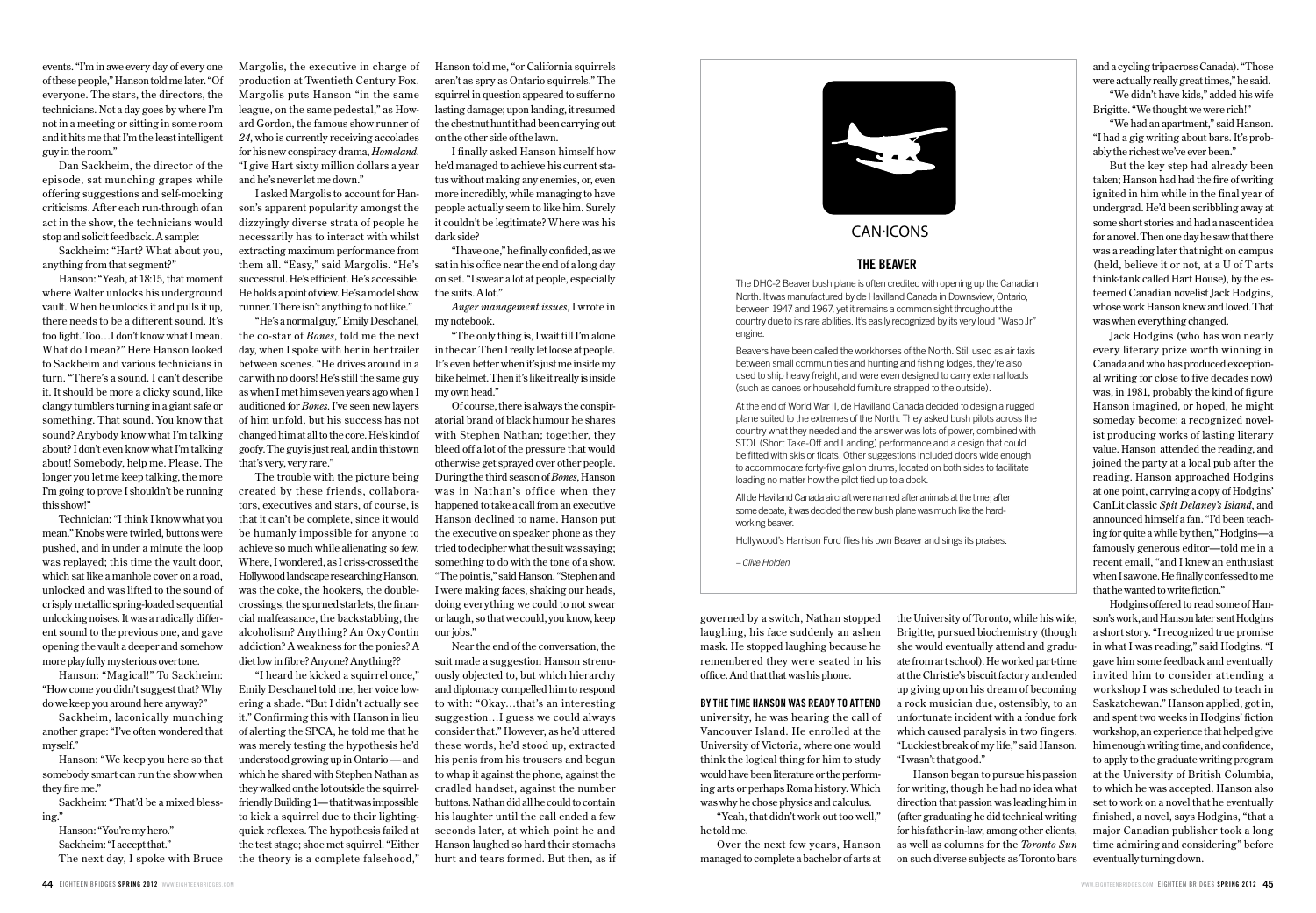Still, a corner had been turned; Hanson has always held Hodgins in great esteem, and he honoured Hodgins, in his own winking way, so many years later, by naming T. J. Thyne's character in *Bones*  Dr. Jack Hodgins…and by giving the character fantastic private wealth, three doctorates and boyish good looks. The feeling is mutual; when Hodgins was appointed to the Order of Canada in 2010, he invited Hanson to join him in Ottawa for the ceremony.

While at UBC, however, Hanson was taking a variety of courses. One of these was screenwriting, taught by Jake Zilber. Hanson had never really given much thought to the idea of writing for television or film, but he enjoyed the class with his friend, Scot Morison, the respected Edmonton television and film writer. Zilber, through his connections to the Canadian television industry, offered an internship every summer, and Hanson told me that Zilber offered the internship to Morison, but that Morison had already accepted a summer job writing for a magazine back in Alberta. Hanson was Zilber's second choice ("Because Scot was the really talented one in the class," Hanson told me), and he said yes.

"Honestly," said Hanson. "I had no interest in becoming a screen writer until then. It was that internship that allowed me to meet Brian McKeown, the guy who ran *The Beachcombers*. When Brigitte got pregnant and we needed some money, I just started faxing story ideas to Brian. I got to write an episode of *The Beachcombers*, and then he hired me as a story editor."

That was in 1989. By 1992, he was writing episodes of *The Road to Avonlea*, by 1994 he was writing for *North of 60*, and by 1995, he'd developed *Traders*, a show that ran for eighty-three episodes from 1996-2000, and which attracted the attention of Hollywood agent Matt Solo.

"I called him up out of the blue in 1998," said Solo, his mouth creasing into a wry smile as we sat in his eighth floor office at the William Morris Endeavor offices on Wilshire Boulevard (WME is the template agency for the popular HBO comedy *Entourage*). "And he never returned my calls. Ever."

Perplexed, Solo (whom Hanson calls He Who Works Alone) continued to try to reach Hanson, with no success. "I

couldn't figure it out," Solo told me. "I was working with David Shore"—of *House*  fame—"at the time, and he'd taken over running this show called *Traders* because Hart was sick.*"* (Hanson was off work for many months due to a kidney infection.) "I always wanted to meet the guy who'd created *Traders*, but I'd call him and he'd never answer any phone calls. I finally ended up going to Toronto for a film shoot, so we met, somewhere really ridiculous, like a Red Lobster or something."

Solo (who, with his untidy hair and disheveled dress, looks more like an overworked legal aid lawyer than a killer Hollywood agent) was impressed that Hanson put on no airs and expected no favours. "He just agreed to pick up sticks and come, but the thing was that no one in L.A. had ever heard of him. Everything he'd done in Canada counted for nothing. You almost have to start over. And so I had to ask him, this guy who'd created shows and won awards, to write a spec script to show people in L.A. what he could do. He didn't complain. He just did it."

Solo invited Hanson to stay at his house when he came down to L.A. for their first set of meetings with the network suits. The only thing Hanson brought with him was a spec script. It was his take on *Ally McBeal*. "To this day," Solo told me, "it remains one of the funniest things I've ever read. It was just fantastic, really absurd and really funny, and yet the guy who wrote it was sleeping on the couch at my old house. As soon as I sent the script out, people were crying laughing, and he got a job almost instantly."

Hanson set to work as a writer on shows like David Kelley's *Snoops* and a show run by Rob Thomas called *Cupid,* establishing himself as versatile, reliable and easy to work with. The *Cupid* experience was invaluable, Hanson told me, because, due to a falling out between Thomas and the two show runners, Thomas ended up as the last man standing…except for Hanson, who happened to be standing there, too. "Suddenly, Rob is the show runner, and he makes me the co-executive producer. Overnight, I'm sitting in on meetings with studio bigshots, and I've only been in L.A. for a few months. I learned so much those first six months. Even though the show only lasted fourteen episodes, at the end of it I was a co-executive producer!"

Which led to higher profile gigs with shows such as *Joan of Arcadia* and *Judging Amy*. Another project, which ended up not getting made, led to him meeting the producer Barry Josephson, known for getting movies like *Men in Black* and *Enchanted* made, but also for being linked to the Heidi Fleiss prostitution scandal in the mid-nineties. Hanson, being an equal opportunity kind of guy, was happy to meet Josephson, who gave Hanson a documentary on a forensic thriller writer named Kathy Reichs. Hanson took it home and watched it and said to himself, "Okay, there's a show there."

This speaks to a rather common misconception about *Bones*, which is that the show is based on Reichs' books; it is not. It's based purely on Hanson's interpretation of the work and life of a forensic anthropologist according to what he saw in that documentary. He read the books later, of course, and adopted many of the characters. But early on, Hanson expressed a fear to Josephson that would recur as a problem after the first year of production, namely that the studio, Twentieth Century Fox, and the network, Fox Television, would want to make it into a *CSI*-style forensic show, rather than the relationship-based crime comedy Hanson envisioned. Josephson endorsed Hanson's approach, and so did the studio, more or less. Dana Walden and Gary Newman, high-ranking studio executives, were at that first pitch meeting, along with the head of network development, Jennifer Nicholson Salke, and as a unit they listened to Hanson hum and haw and twitch and fidget.

"You have to understand," Hanson told me of that meeting. "I'm the world's worst pitcher. These people laughed at me. They looked at each other. I kept talking, not even sure what I was saying. They interrupted me and said, 'Umm, Hart, is it going to be…an hour long show?' *Yeah, yeah,* I said, *right…an hour. Sure, it'll be an hour.* 'And can you say something about, you know, the tone, maybe?' *Right, the tone, right, yeah, well, it'll be, well, like me, like my personality.* They looked at each other. 'Okay, can you perhaps quantify that in some way?' *Well, you know, it'll have some humour, some pathos, some bathos. But I'm not doing a CSI show. That's not me. I'm not your guy on that kind of show."* 

# **ROTHKO VIA MUNCIE, INDIANA**

The 1980s. Beginning of the long decade, the century's late works. Snow on the grid, field bisected by a late model John Deere's progress in low gear with a front-end load of straw bales. Its operator's daughter dons her brace, thinks her scoliosis the devil's work on her, a not-good-enough Christian. Her mother talks scripture on the phone in the kitchen and the kitchen smells of coffee and it smells of dog. Christmas lights

strung along the eaves of bungalows, vehicles moored to bungalows by their block heater cords. Rumours of drunkenness and corruption sunk the Democrat's bid for mayor: *For we favour the simple expression of the complex thought. The large shape's impact of the unequivocal. Flat forms that destroy illusion, reveal truth.* Now the union's eye has twilight in it, and the city dump will stay where it is. Evening falls, or rises, or emanates from the figures. The SportsPlex and Model Aviation Museum, the Muncie Mall and both quadrangles of Ball State University shed their associations, perform an unknown adventure in unknown space. Halogens illuminate an anecdote of the spirit. You won't see his face around here again. The violet quarry hosts a greater darkness further in, the White River sleeps in its cabin of pack ice. Among the graduating class an abstract feeling develops,

an inclination to symbolism born of the fatal car wreck on New Year's, a spike in requests for Bob Seger to the call-ins from a quasi-religious experience of limitless immensity. To achieve this clarity is inevitably to be misunderstood. Their lives take on the dimensions of the fields, the city, its facades and its plan, whose happiness will be their own. Rent, food budget, sweaters indoors. Basketball, basketball, and a second marriage.

*– Karen Solie*

The three studio executives assured Hanson they supported his vision, as did, initially, the network executives. They ordered thirteen episodes, the show went into production and that's when the problems began.

"It became clear very early," Hanson told me, "that despite everything, they really did want a *CSI*-style show. I just kept telling people, 'I'm not going to do it'. Honestly, I thought I was going to lose my job a few times." The pressure to change the show was coming from every corner, but Hanson closed his ears and kept working. "I kept saying I wanted it to be about the characters, and people in suits kept saying things like, 'You haven't earned it yet with these characters. It has to be more plot-driven'."

The network kept moving the show, which premiered September 13, 2005, all over the timetable map, which wasn't helping, but the fourth episode, in which a bear was opened up to find it had ingested most of a human arm, proved popular with the audience. Also, the network found that no matter where they moved the show—Monday night, Tuesday night—there were always seven or eight million people who managed to find it. The show was resonating with viewers, surprising the network, surprising the studio, surprising even Hanson somewhat, given the fact that it was not being given preferential or even stable time slots. Then, perhaps due to the positive reviews of an episode just before Christmas, the show made a quantum leap. Just over seven million people watched Episode 9 of *Bones* in Season One. Nearly eleven and a half million people watched Episode 10. The day those numbers came in, the pressure started to ease.

"I think it was Preston who first came to me and said, 'You know, there's something about this show. No matter what happens to it, you just can't kill it'.'"

Hanson is referring here to Preston Beckman, the Fox Network Executive Vice President of Strategic Program Planning and Research who is one-third of the three-person team that decides what gets made and where it goes on the schedule. I met Beckman in the soft glass and brushed steel of Building 101 on the southeast corner of the Fox lot. I asked him what it is that has made *Bones* and Hanson so successful, and he noted first that network success is usually defined by ad sales, whereas cable defines success through critical reviews and subscribers. "Still," he continued. "What's notable about *Bones* is how shockingly consistent the ratings have been over the years. But it's a smart, funny, fun show that leaves you feeling good and good about yourself. You don't finish an episode feeling like you want to kill yourself."

As for Hanson, he said, "I think there's a modesty there, a bit of a twinkle in his eye, that maybe he doesn't take it all too seriously, although he's very passionate about what he does, of course. I get the feeling that he probably hasn't changed all that much from when he started. And I think he can distinguish between what he does for a living and what his personal tastes might be. He understands what his job is, and who he is appealing to."

Executives like Preston Beckman and Bruce Margolis applaud Hanson's work, but there is still the view held by some that his shows are the pack animals of network television doing the heavy lifting of bringing in the numbers so that the sexier, edgier work can be done by more highprofile Emmy-bait. Hanson's friend Dave Thomas sees it that way. "I don't think Hart's shows are treated with the respect they're due by the network," he told me. "Hart's shows are the bread and butter of television, and they wear their learning and humour lightly, whereas something like *Terra Nova* is a failed experiment in network indulgence. Shows like *Terra*